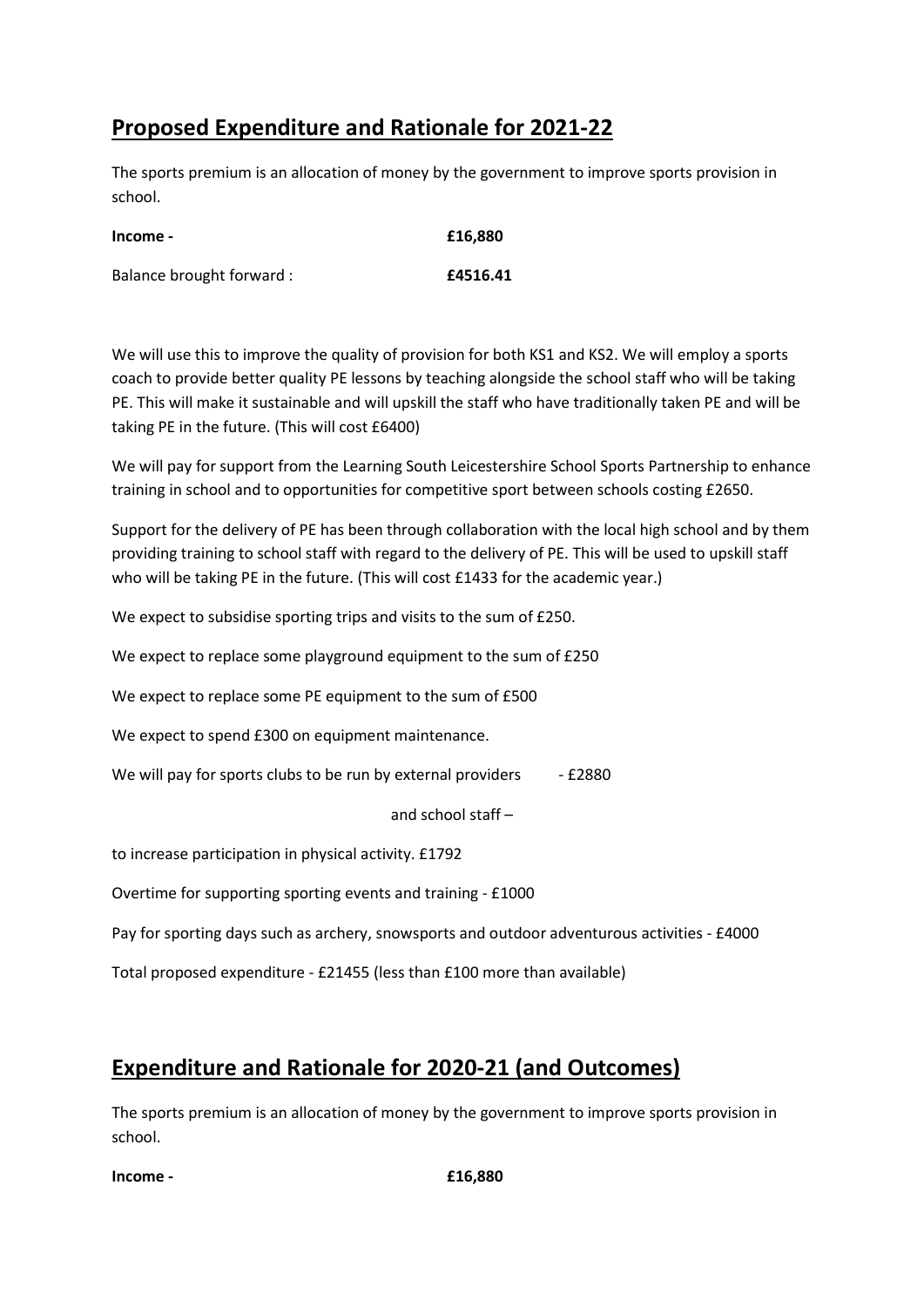We used this to improve the quality of provision for both KS1 and KS2. We employed a sports coach to provide better quality PE lessons by teaching alongside the school staff who will be taking PE. This will make it sustainable and will upskill the staff who have traditionally taken PE and will be taking PE in the future.

We paid for support from the Learning South Leicestershire School Sports Partnership to enhance training in school and to opportunities for competitive sport between schools. We continued to do this despite the COVID 19 restrictions to ensure that the organisation continues and can provide services in the future.

Support for the delivery of PE has been through collaboration with the local high school and by them providing training to school staff with regard to the delivery of PE. This was used to upskill staff who will be taking PE in the future. This is able to continue in some form but is less likely to include the competition element this year.

We will enhance the provision by providing a one –off Snow Sports Experience day for KS2 - £1700

We will subsidise the residential visit to Min-Y-Don to ensure as many children as possible go - £1500

| <b>Sports Premium Grant</b>                             | £16,880  |
|---------------------------------------------------------|----------|
| Brought forward from previous year                      | £4076    |
| Sports Coach working alongside Staff                    | £6467.50 |
| Learning South Leicestershire School Sports Partnership | £1900    |
| Partnership with Brockington Family of Schools          | £1360    |
| Playground Equipment                                    | £200     |
| Snow-sports trip                                        | £1700    |
| Subsidise Residential                                   | £1447.50 |
| PE Equipment                                            | £291.79  |
| Safety Checks and Maintenance                           | £228.80  |
| Support Staff Overtime For clubs and sporting events    | £1344    |
| Subsidise Residential Visit                             | £1500    |
| Carry Forward/Deficit                                   | £4516.41 |

We spent on staff overtime -£ 1344

Total expenditure- £ 16439.59

We had an excess/surplus expenditure of £.4516.41

# Outcomes 20-21

All children received 2 hours per week quality PE when in school. School supported children at home by providing activities for them to do.

All pupils had the opportunity to take part in sporting extra curricular activities.

Our less active children in year 2 were encouraged to improve their physical activities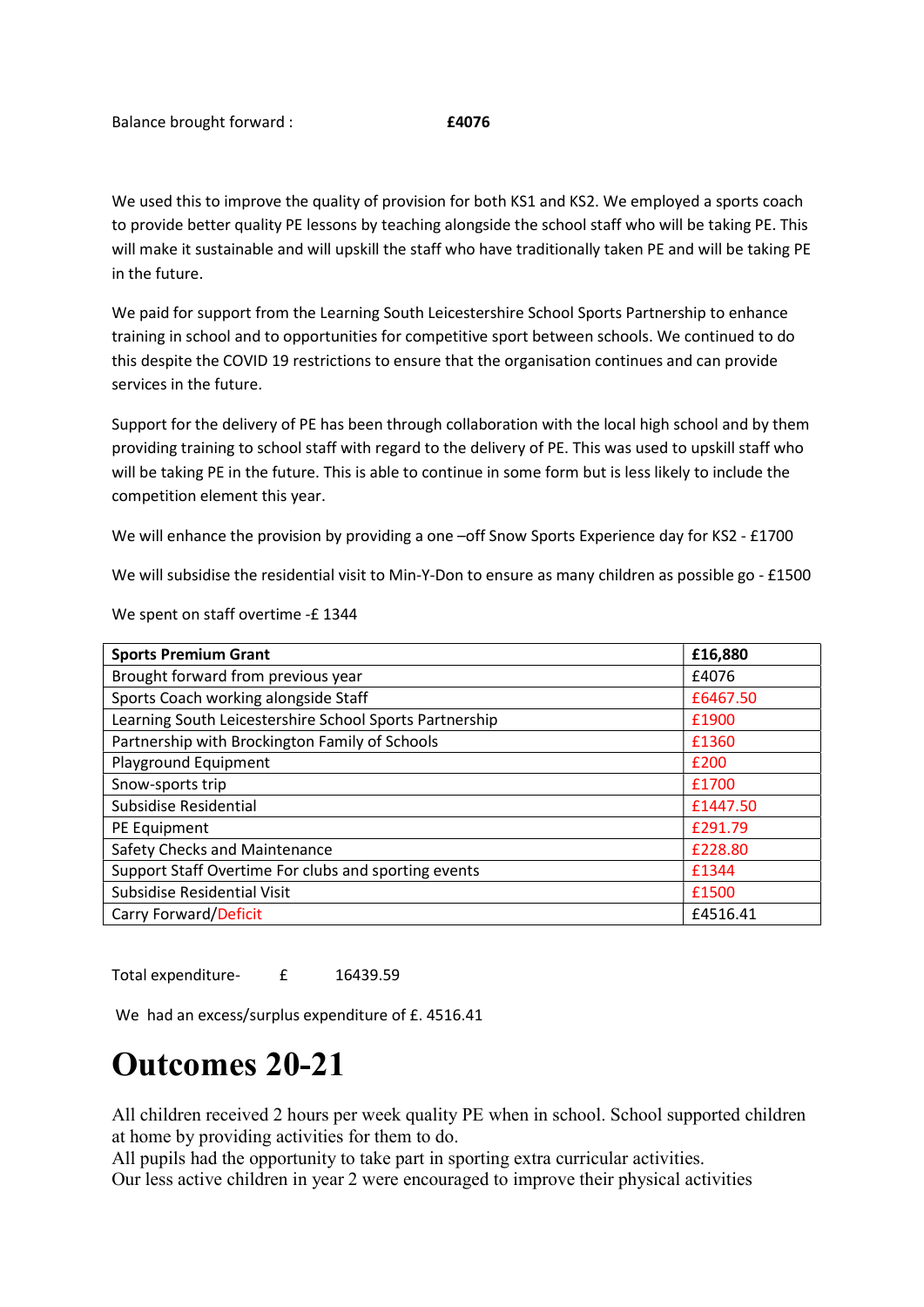through Sparx Clubs.

Children in reception took part in the Big Moves scheme and improved their physical awareness.

We provided activities bags for all children in Year 5 and 6 to encourage the less active to take part in more activity.

| Meeting national curriculum requirements for swimming and water<br>safety 2021                                                                                                                                                                     | Please complete all of the below: |
|----------------------------------------------------------------------------------------------------------------------------------------------------------------------------------------------------------------------------------------------------|-----------------------------------|
| What percentage of your Year 6 cohort could swim competently,<br>confidently and proficiently over a distance of at least 25 metres?<br>N.B. Even though our children swim in year 3/4 we report on their<br>attainment on leaving primary school. | 94%                               |
| What percentage of your Year 6 cohort could use a range of strokes<br>effectively [for example, front crawl, backstroke and breaststroke]?                                                                                                         | 69%                               |
| What percentage of your Year 6 cohort could perform safe self-rescue 38%<br>in different water-based situations?                                                                                                                                   |                                   |
| Schools can choose to use the Primary PE and Sport<br>Premium to provide additional provision for swimming<br>but this must be for activity over and above the national<br>curriculum requirements. Have you used it in this way?                  | No.                               |

# Expenditure and Outcomes for 2019-20

| <b>Sports Premium Grant</b>                             | £16,880 |
|---------------------------------------------------------|---------|
| Deficit brought forward                                 | £3,290  |
| Sports Coach working alongside Staff                    | £5720   |
| Learning South Leicestershire School Sports Partnership | £2000   |
| Partnership with Brockington Family of Schools          | £1326   |
| Playground Equipment                                    | £125    |
| PE Equipment                                            | £165    |
| Safety Checks and Maintenance                           | £180    |
| Carry Forward/Deficit                                   | £4074   |

## **Outcomes**

All children received 2 hours per week quality PE.

Pupils at school took part in competitive sports including Cross Country, Football and Benchball.

All pupils had the opportunity to take part in sporting extra curricular activities.

Our less active children in years 3-6 were encouraged to improve their physical activities through MiniGals, and Energise Clubs. Due to COVID19 the LADS clubs was not able to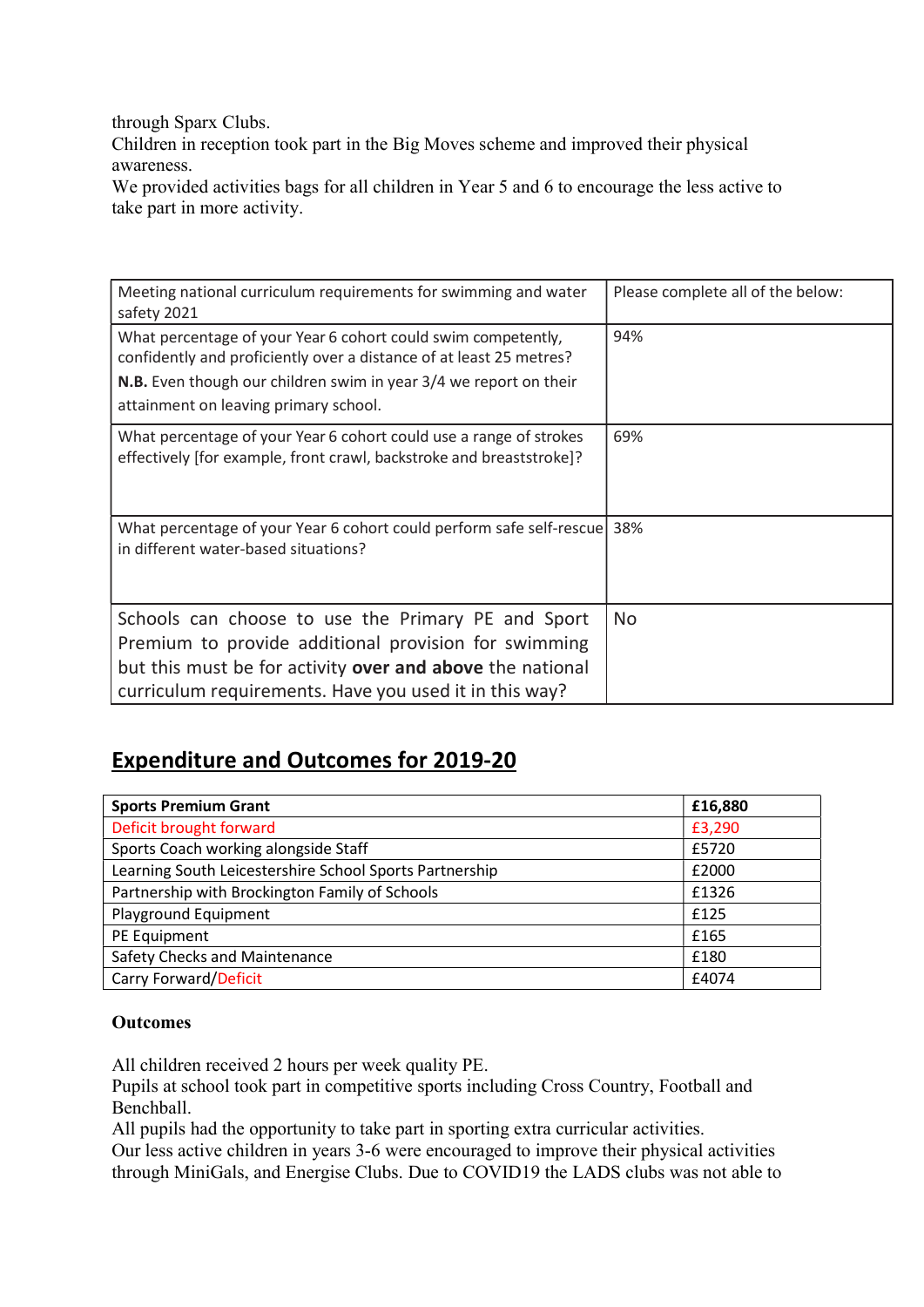take place and athletics was not carried out.

During COVID19 we encouraged children in and out of school to exercise. For those at home we signposted suitable activities provided by various online providers and also through Learning South Leicestershire School Sports Partnership. For those in school we continued to provide high quality PE through continued use of the sports coach including during some of the holidays.

| Meeting national curriculum requirements for swimming and water<br>safety                                                                  | Please complete all of the below: |
|--------------------------------------------------------------------------------------------------------------------------------------------|-----------------------------------|
| What percentage of your Year 6 cohort could swim competently,<br>confidently and proficiently over a distance of at least 25 metres?       | 88%                               |
| N.B. Even though our children swim in year 3/4 we report on their                                                                          |                                   |
| attainment on leaving primary school.                                                                                                      |                                   |
| What percentage of your Year 6 cohort could use a range of strokes<br>effectively [for example, front crawl, backstroke and breaststroke]? | 69%                               |
| What percentage of your Year 6 cohort could perform safe self-rescue<br>in different water-based situations?                               | 38%                               |
| Schools can choose to use the Primary PE and Sport<br>Premium to provide additional provision for swimming                                 | No.                               |
| but this must be for activity over and above the national<br>curriculum requirements. Have you used it in this way?                        |                                   |

## Expenditure for 2018-19

The sports premium is an allocation of money by the government to improve sports provision in school.

## $$

Deficit brought forward £7590.14 (This is mainly due to expenditure on Trim Trail

We used this to improve the quality of provision for both KS1 and KS2. We employed a sports coach to provide better quality PE lessons by teaching alongside the school staff who will be taking PE. This will make it sustainable and will upskill the staff who have traditionally taken PE and will be taking PE in the future. (Cost £6160)

We will pay for support from the Learning South Leicestershire School Sports Partnership to enhance training in school and to opportunities for competitive sport between schools costing £3685.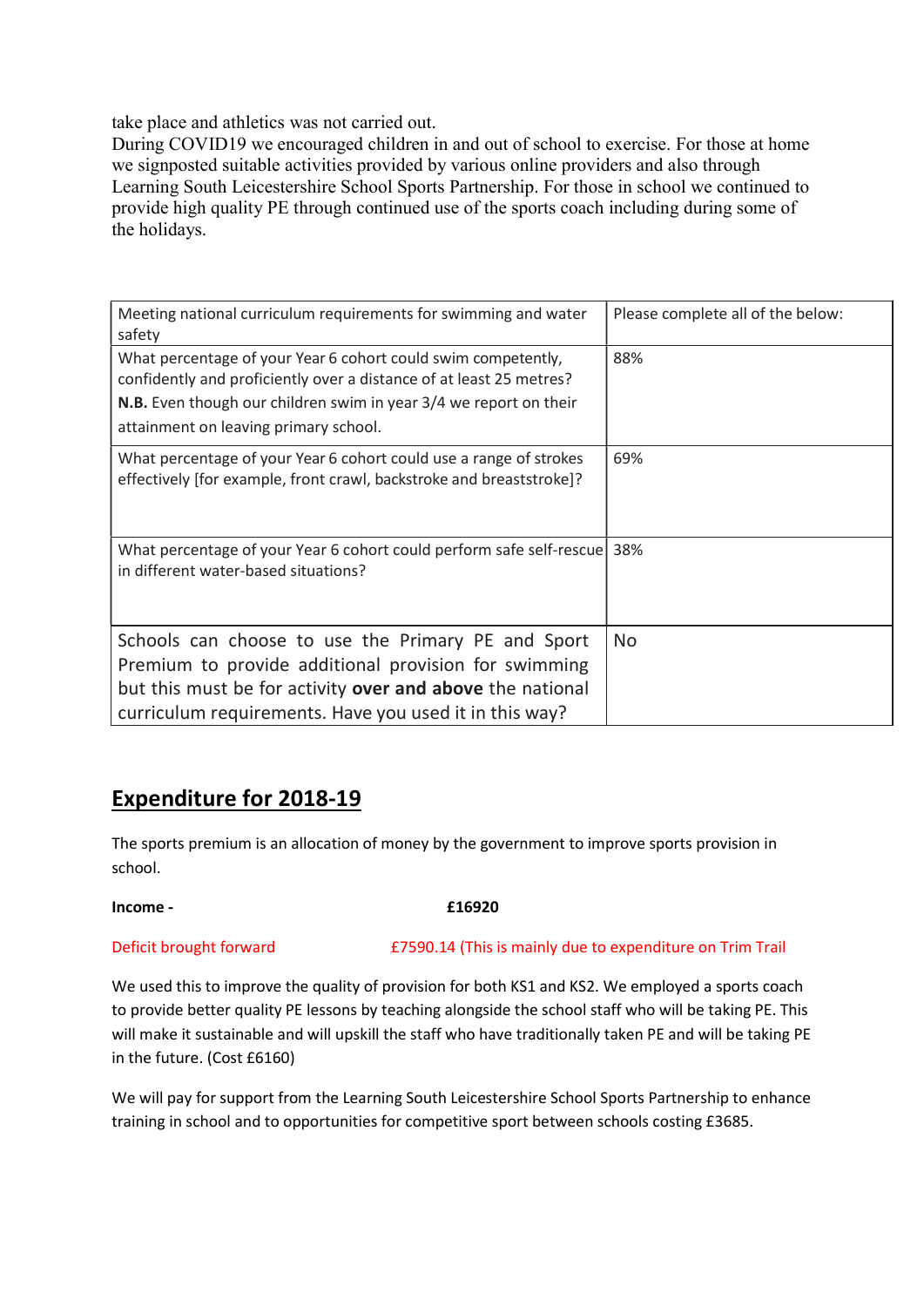Collaboration with the local high school with regard to the delivery of PE cost £1300. Staff were observed as part of this and the lesson was outstanding.

Training one member of staff to level 5 in PE cost £800.

| Replacement equipment cost £502 |         |
|---------------------------------|---------|
| Equipment Maintenance cost £180 |         |
| Total expenditure-              | £12,627 |
| Total including deficit =       | £20,217 |
|                                 |         |

We had an excess expenditure of £3297

## **Outcomes**

We achieved Silver Level in the Sainsbury School Games Mark.

All children received 2 hours per week quality PE.

Pupils at school took part in competitive sports including Cross Country, Football, Basketball, Benchball and Athletics.

All pupils had the opportunity to take part in sporting extra curricular activities.

Our less active children in years 3-6 were encouraged to improve their physical activities through MiniGals, LADS and Energise Clubs.

| Meeting national curriculum requirements for swimming and water<br>safety                                                                                                                                                                          | Please complete all of the below: |
|----------------------------------------------------------------------------------------------------------------------------------------------------------------------------------------------------------------------------------------------------|-----------------------------------|
| What percentage of your Year 6 cohort could swim competently,<br>confidently and proficiently over a distance of at least 25 metres?<br>N.B. Even though our children swim in year 3/4 we report on their<br>attainment on leaving primary school. | 81%                               |
| What percentage of your Year 6 cohort could use a range of strokes<br>effectively [for example, front crawl, backstroke and breaststroke]?                                                                                                         | 69%                               |
| What percentage of your Year 6 cohort could perform safe self-rescue 44%<br>in different water-based situations?                                                                                                                                   |                                   |
| Schools can choose to use the Primary PE and Sport<br>Premium to provide additional provision for swimming<br>but this must be for activity over and above the national<br>curriculum requirements. Have you used it in this way?                  | <b>No</b>                         |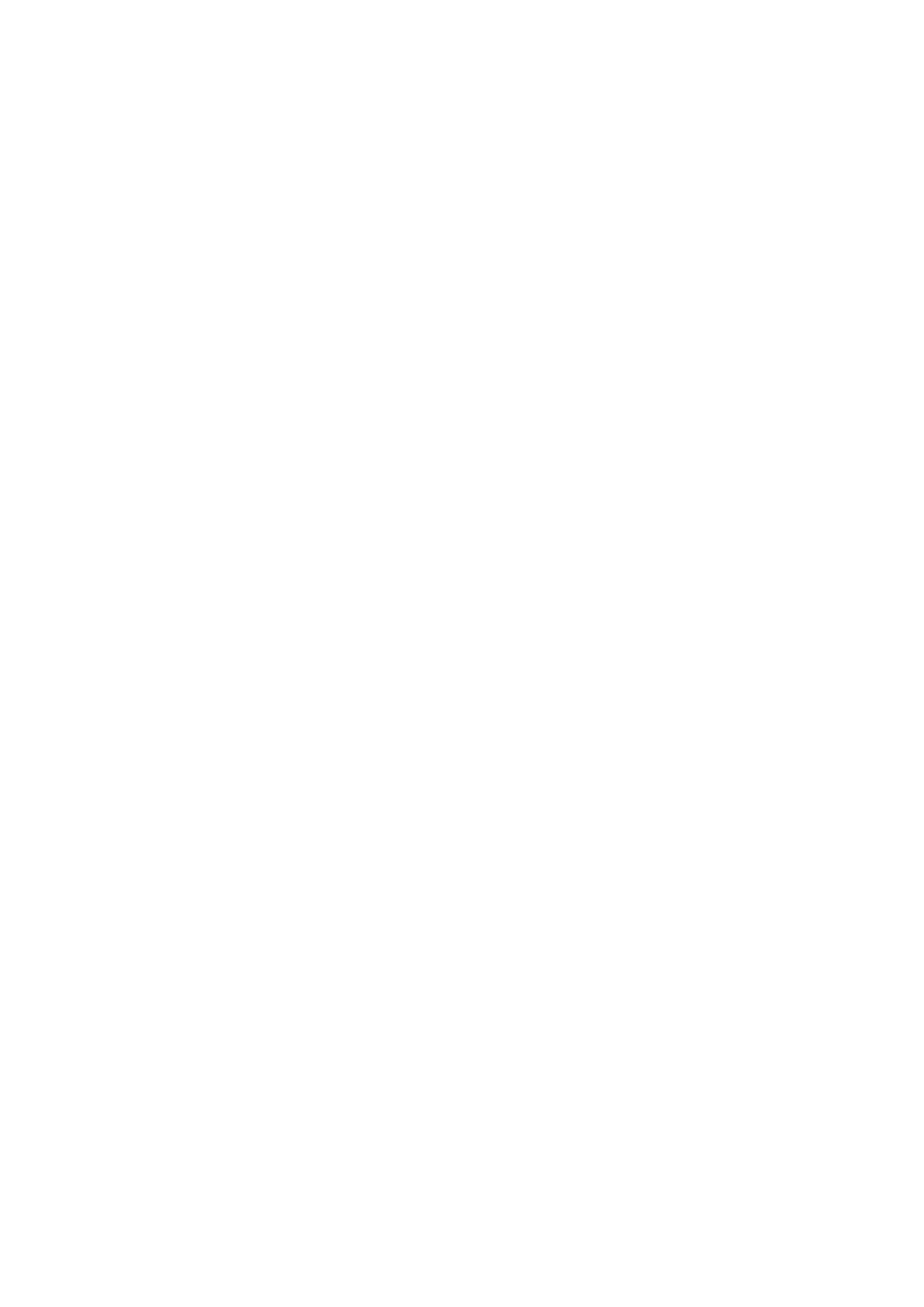# Sports premium Expenditure and outcomes 2017-18

### Income

£16750

### Expenditure

We planned to spend more than received as we wanted to purchase a trim trail and spread the cost over 2 years. We also brought forward a deficit of £3699.85 because we had planned to pay for an apprentice over 2 years.

| Deficit brought forward                                      | £3699.85  |
|--------------------------------------------------------------|-----------|
| <b>Trim Trail</b>                                            | £10815.29 |
| PE support through Collaboration with local secondary school | £1000     |
| Learning South Leicestershire School Sports Partnership      | £1788     |
| Coaching support in PE lessons                               | £6120     |
| <b>Sporting Trips</b>                                        | £251      |
| <b>Training</b>                                              | £150      |
| Equipment                                                    | £516      |
| Total                                                        | £24340.14 |
| Excess expenditure of                                        | £7590.14  |

## **Outcomes**

- Gaining SILVER in the Sainsbury School Games Awards
- Running a very successful Sports Day.
- Taking part in the Danone Small Schools Cup for football.
- Taking part in the Blaby Schools Football League.
- Taking part in Small Schools Area Athletics. Olaf coming First in the 50m sprint: Toby Porter First in the Long Jump: Samuel Tansey first in the 800m
- Olaf Taylor getting first in the 50m Sprint at Corby Triangle: Toby Porter third in the Long Jump
- PTA Sponsored walk.
- Many successes in cross country: Year 5 boys team-Gold
- Taking part in the Brockington Family of Schools Benchball Tournaments.
- Year 2 taking part in a multi-skills festival.
- Taking part in a basketball tournament.
- Taking part in a Netball Tournament
- Running football training
- Running cross country training
- Running a gymnastics club
- Class 3 swimming lessons at Braunstone Leisure Centre.
- High quality PE lessons through the use of a coach working alongside staff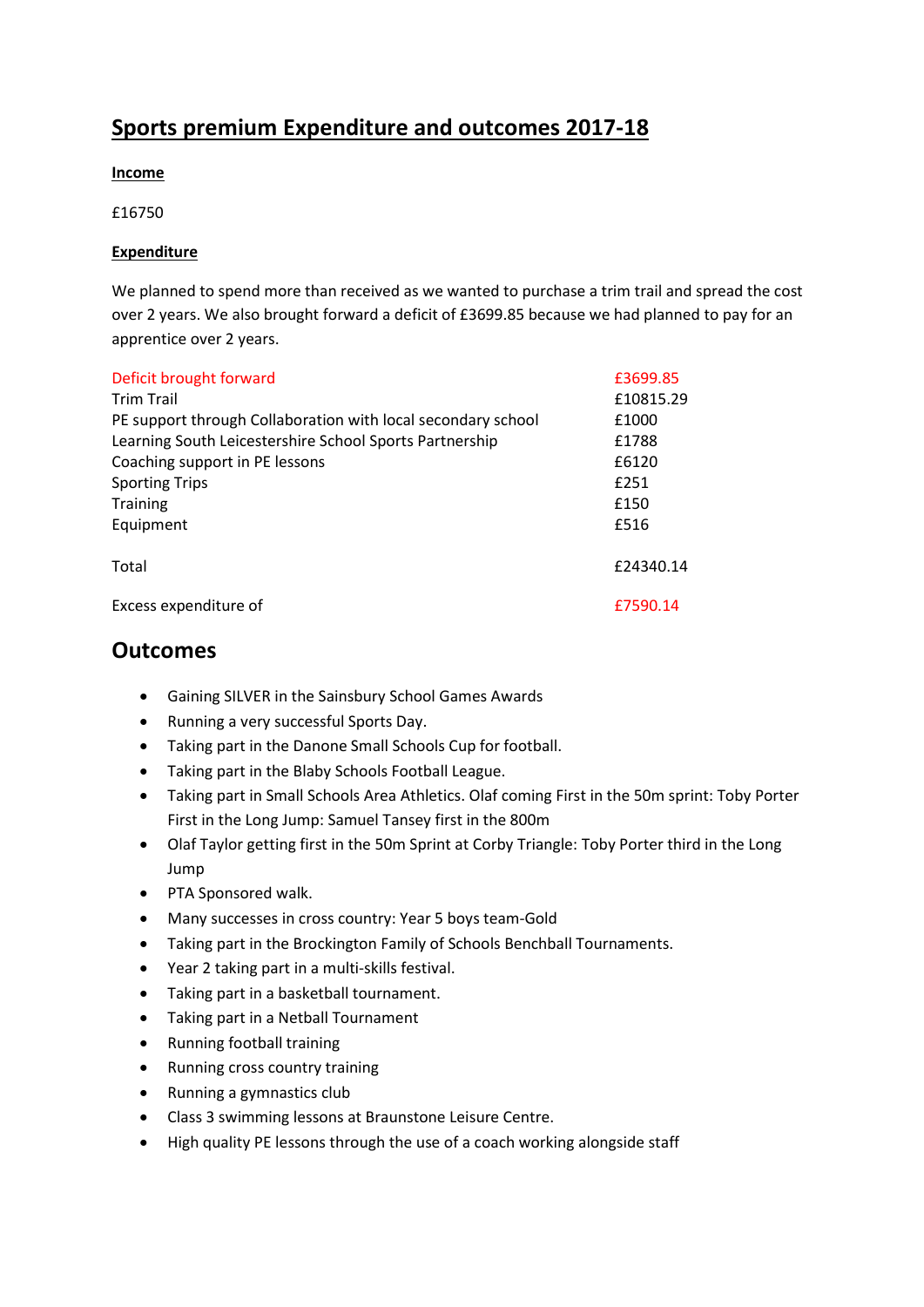- Training of staff through working with a coach and in collaboration with a local secondary school.
- 100% of Year 6 leavers can swim 25m confidently.
- 71% of year 6 leavers can swim with a range of strokes.
- 57% can perform safe water rescue.

# Sports Premium 2016-17

## (Actual Expenditure and Outcomes will be reported at the end of the academic year.)

The sports premium is an allocation of money by the government to improve sports provision in school.

We will received £8455 during the academic year.

We used this to improve the quality of provision for both KS1 and KS2.

We employed a Sports Apprentice to work alongside the staff teaching PE to increase the sport specific skills. She also ran a range of after school clubs and enhanced the activity levels during breaks and lunchtime. This had a positive effect on the pupils and their level of engagement. Particularly so because she worked on a girls football club and arranged a girls football tournament as part of her course. She was awarded Apprentice of the Year by her college for the work she did whilst with us. The girls continue to be eager following this positive role model despite her moving on to full time education to further her career. (This cost £7562)

We also employed a sports coach to provide better quality PE lessons by teaching alongside the school staff who were taking PE. This will make it sustainable and upskilled the staff who have traditionally taken PE and will be taking PE in the future. (This cost £3200)

Staff ran afterschool clubs including gymnastics, dance, football, cross country and multi-sports. School staff and volunteers have continued to provide clubs such as cross country and benchball. (This cost £688.85)

Support for the delivery of PE has been through collaboration with the local high school and by them providing training to school staff with regard to the delivery of PE. This upskilled staff who take PE now and who will be taking PE in the future. (This cost £1000 for the academic year.)

We subsidised sporting trips and visits to the sum of £471.

Training and Subscriptions cost £233.

This exceeded our grant (£3699.85)and so we are carrying some of this forward and setting it against 2017-18 cost.

## **Outcomes**

Pupils in KS2 received high quality sports provision from staff with suitable skill, knowledge and experience. These staff were upskilled and this will make it sustainable for the future.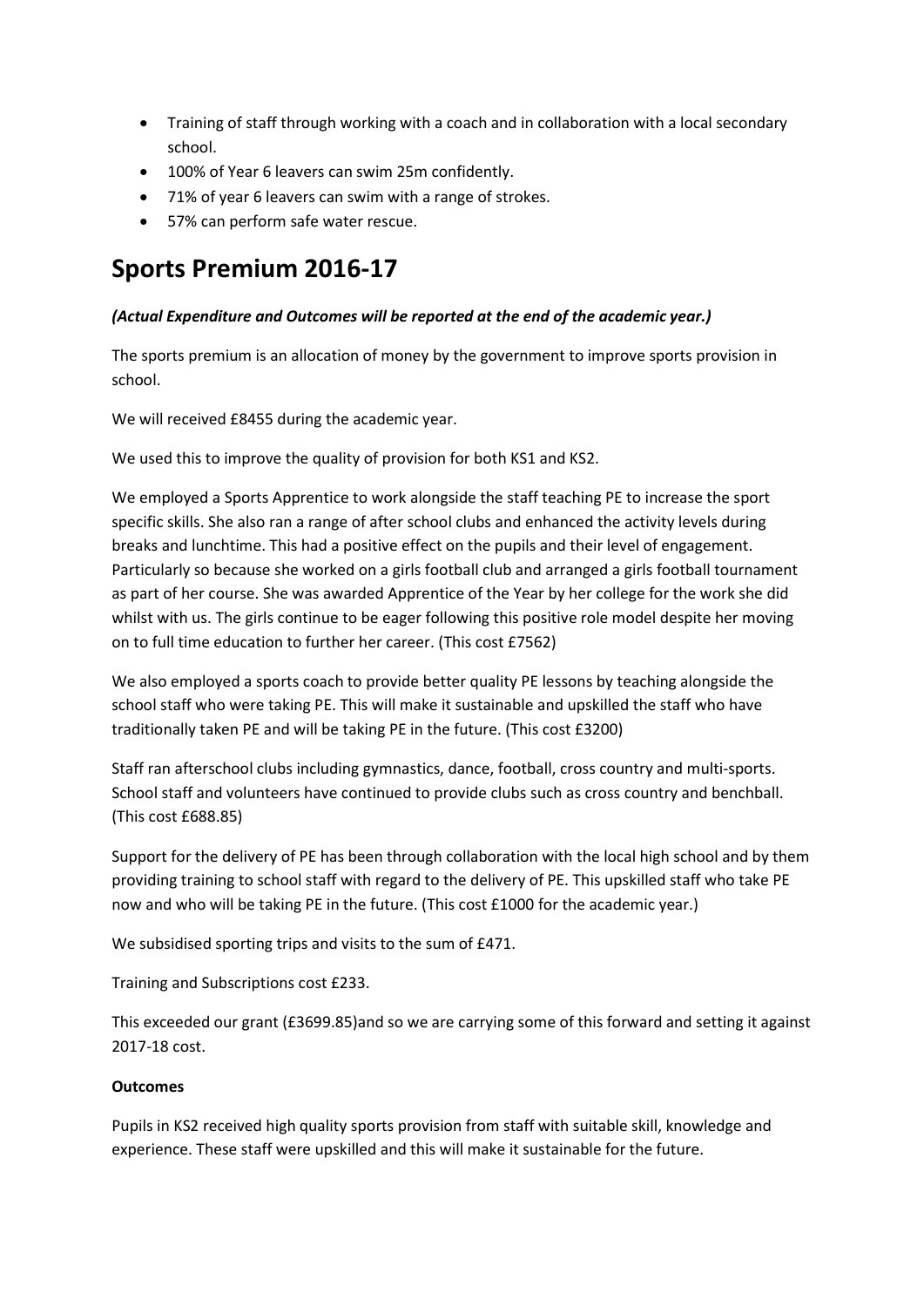Competition results for sports we already take continued to be good. We continued to take part in a large number of competitions despite the size of the school. KS1 pupils took part in an interschool multi-skills festival.

KS1 staff have increased skill levels due to focused teaching.

Sports leaders in school were encouraged by the work with the secondary school and trained in supporting their fellow pupils.

There was an increase the physical activity at break and lunchtimes.

We achieved silver in the Sainsbury School Games Awards.

# Sports Premium 2015-16

The sports premium is an allocation of money by the government to improve sports provision in school.

We received £8455 during the academic year.

We used this to improve the quality of provision for both KS1 and KS2 but the majority was again used for KS2. We emploed sports coaches to provide better quality PE lessons for KS2 by teaching alongside the school staff who will be taking PE. This made it sustainable and upskilled the staff who have traditionally taken PE and will be taking PE in the future. (This cost £6470) The coaches ran afterschool clubs including gymnastics, dance and multi-sports. We funded after school football training. (£615) School staff and volunteers continued to provide clubs such as cross country and benchball.

Support for the delivery of PE for KS1 was through a collaboration with the local high school. They provided training to school staff with regard to the delivery of PE. This was be used to upskill staff who will be taking PE in the future. (This cost £1000 for the academic year.)

We subsidised sporting trips and visits to the sum of £200. We paid for attendance at a PE conference for the co-ordinator to be kept up to date about the latest developments in sport.

## **Outcomes**

Pupils in KS2 received high quality sports provision from staff with suitable skill, knowledge and experience. The provision on a Friday was not as good as it could be due to staff changes. We have replaced this provision for the coming year.

- Running a very successful Sports Day.
- Blaby Area representatives at the Danone Small Schools Cup for football.
- Taking part in the Blaby Schools Football League winning 2, drawing 1
- Taking part in the Red Hill Charity Tournament.
- 5 pupils taking part in the finals at Area Athletics. Bryce coming second in the 75m sprint.
- PTA Sponsored walk around the park.
- Many successes in cross country: Year 5 girls team –gold; Year 6 girls team silver; Year 3 boys team-silver; Year 4 boys team – bronze; Individual gold – Ewan Russell; individual silver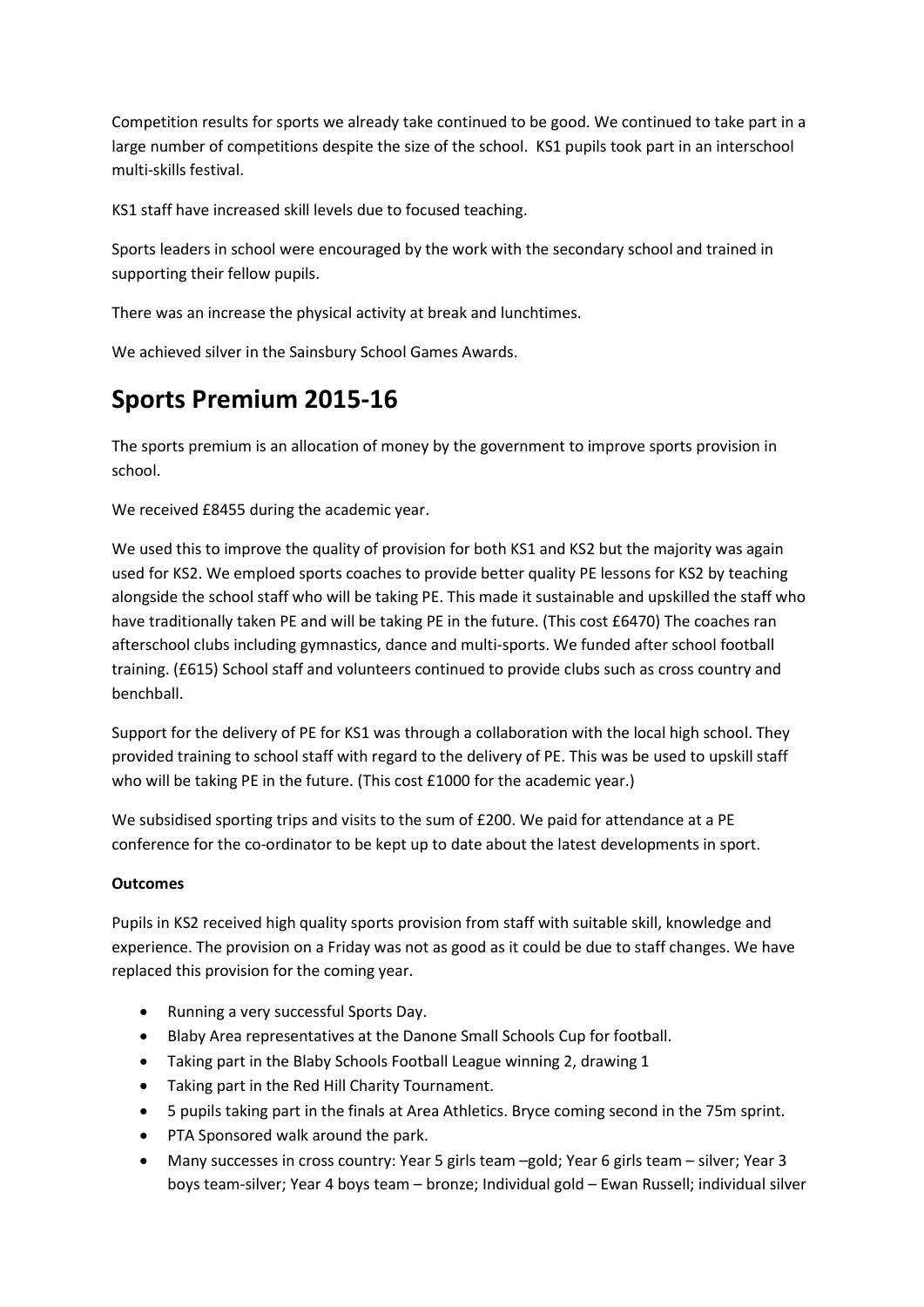– Samuel Tansey; County Cross Country Gold – Matilda Tikkanen and Ruby Leary; County Cross Country Silver – James Tansey

- Taking part in the Brockington Family of Schools Benchball Tournaments.
- Year 2 taking part in a multi-skills festival.
- Taking part in a basketball tournament.
- Running football training
- Running cross country training (thanks to Mr and Mrs Tansey)
- Running a gymnastics club
- Class 3 swimming lessons at Braunstone Leisure Centre.
- Big Moves project for reception children.

We achieved Bronze Award in the Sainsburys School Games.

# Sports Premium 2014-15

The sports premium is an allocation of money by the government to improve sports provision in school.

We have received £8236 during the academic year.

We have used this to improve the quality of provision for both KS1 and KS2 but the majority was used for KS2. We used sports coaches to provide better quality PE lessons for KS2 by teaching alongside the class teacher/support staff. (This cost £5470) These coaches have run afterschool clubs including gymnastics, dance and multi-sports. We also funded after school football training. School staff and volunteers have continued to provide clubs such as cross country and benchball.

Support for the delivery of PE for KS1 has been through collaboration with the local high school and by them providing training to school staff with regard to the delivery of PE. (This cost £1500 for during the financial year.)

We have funded the subscriptions to local sports associations to the value of £280.

We have provided new equipment costing £531:14.

We have subsidised sporting trips and visits to sporting venues by the sum of £455.

This has given an overspend of 14 pence.

#### **Outcomes**

We have applied for and been awarded Bronze Level in the Sainsburys' School Games Award.

Pupils in KS2 have continued to receive high quality sports provision from staff with suitable skill, knowledge and experience.

Competitive sports have increased through entering a football league and knockout competition.

- We have played 8 league matches.
- We have played one cup match locally.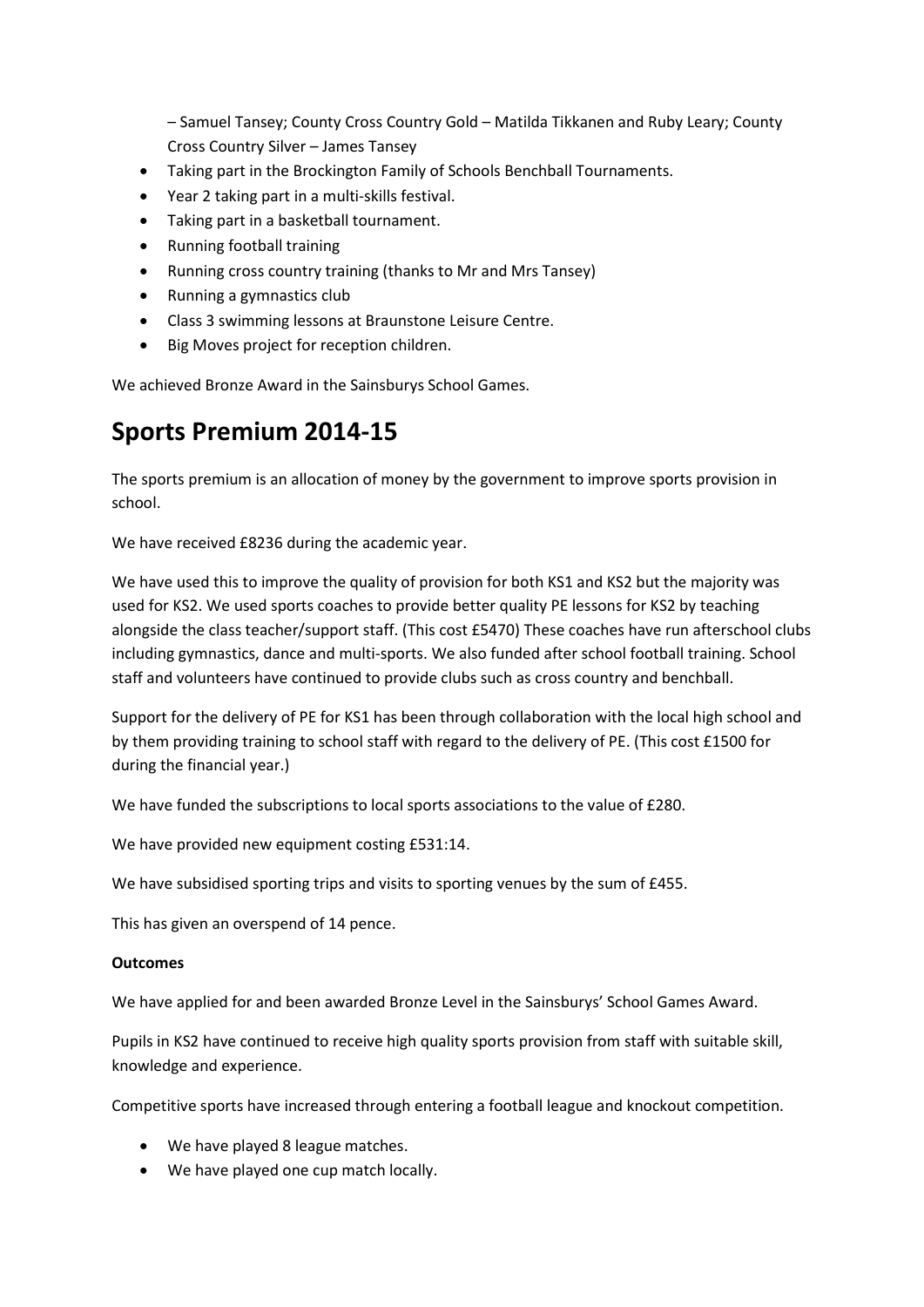We have been entered into the Level 3 Tournament and came second.

Competition results for sports we already take part in continue to be good.

- We have entered more athletics races than previous years.
- We have continued to perform well in the Blaby Sports Association Cross Country league.
- We have continued to perform well in the Leicestershire Cross Country league.
- We have had 5 representatives at the Cross Country County finals.

KS1 staff have increased skill levels due to focused teaching.

Pupil interviews indicated that the support from the secondary school was very beneficial to the children. They felt the teacher really knew what she was doing and helped the sports leaders develop sport in school. They also put on a good range of competitions.

The pupils felt the funded training was really good because "we always do skills first and then have a competitive game at the end."

The support from the coaches gave the children confidence about the levels they were being told and that they did fun activities. The afterschool clubs were also considered good.

# Sports Premium 2013-14

The sports premium is an allocation of money by the government to improve sports provision in school.

We received £8485 during the academic year.

We used this to improve the quality of provision for both KS1 and KS2 but the majority has been used for KS2. We have used sports coaches to provide better quality PE lessons for KS2. (This has cost £6080) These staff have run afterschool clubs including gymnastics, dance and multi-sports. School staff and volunteers have continued to provide clubs such as cross country and benchball.

Support for the delivery of PE for KS1 has been through a collaboration with the local high school and by them providing training to school staff with regard to the delivery of PE. (This cost £1000 for the academic year.) We also paid for a coach to take all of KS2 to the area athletics competition.

We have also released staff for training and various other sundry costs have amounted to £810. We had a slight underspend (£595) which has been carried forward to 2014-15.

We have had the best cross country results the school has ever had. Staff believe the delivery of PE is more skills based. Pupil surveys show that the pupils have seen an improvement in the delivery of PE.

Extracts from Pupils interviews

## Pupil interview regarding sports providers. April 2014

Do you think that using Sports providers has improved the PE in school?